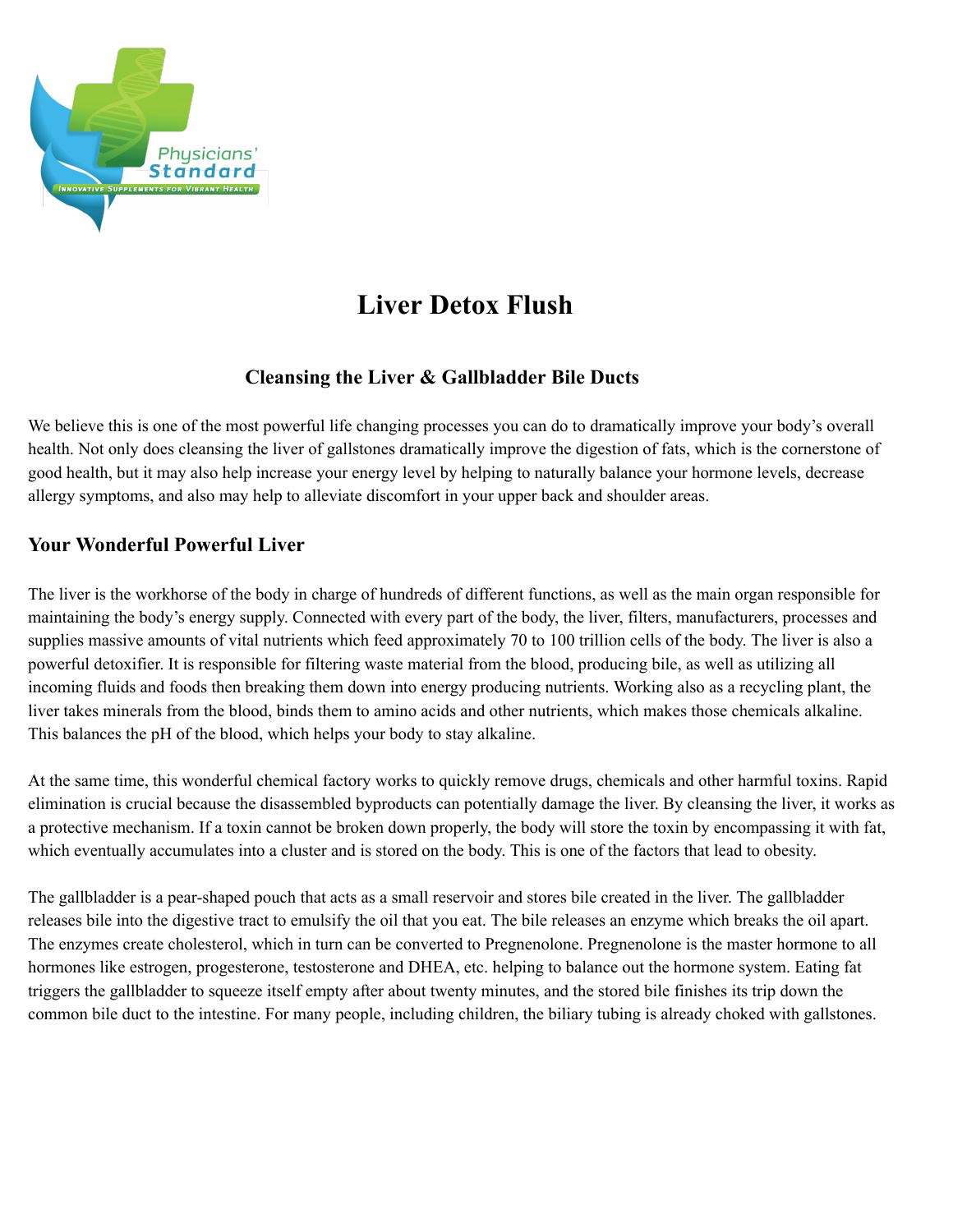# **What are Gallstones?**

There are so many conditions which can be attributed to gallstones. To name just a few: hormone deficiency, acid reflux, allergies, fatty liver, lung problems, kidney problems, digestive disorders, colitis, diverticulitis, gout and the list goes on.

Generally, when the gallbladder is X-rayed or scanned, gallstones will not show up because most stones are either too small or not yet calcified. This is a prerequisite for visibility on X-ray. Even if your gallbladder has been removed, your body will still produces gallstones and the gallbladder duct ends up becoming clogged, backing up bile into the liver. The same problem still exists only there is no longer a chamber to store the bile.

There are over a half a dozen varieties of gallstones, most of which have cholesterol crystals. They can be yellow, black, red, white, green or tan colored. Many are imbedded with unidentified objects. Typically, at the very center of each stone is a clump of bacteria. According to scientists, this suggests a bit of a dead parasite might have started the stone to form. As the stones grow and become more numerous, the back pressure on the liver causes it to try to reassimilate the bile, which leads to a build-up of cholesterol like material on the liver ducts (sometimes considered fatty liver), which then causes the liver to malfunction, throwing off our body's natural processes.

Stomach infections, such as ulcers, and intestinal bloating cannot be resolved permanently without having a functional gallbladder.

#### *Caution:*

Before beginning the liver cleanse, be certain that your kidneys and urinary tract are in top working condition so they can efficiently remove any undesirable substances incidentally absorbed from the intestine as the bile is being excreted. Call the *office or your health practitioner for additional information if you are ill.*

#### **Liver Detox Cleanse Ingredients:**

**Purchase from Physicians Standard (Quantities are enough for 2 cleanses)**

- 1. Liver Detox 16 oz
- 2. O2 Cleanse
- 3. Para Clear A
- 4. Para Clear B
- 5. NuSalt
- 6. Electrolytes (Optional)
- 7. Aqua Fix 2 oz (Optional)

#### **Purchase from the Grocery Store (Quantities are enough for 1 cleanse)**

- 1. (3) Fresh pink or red grapefruit (Organic preferred)
- 2. (12 oz) Organic Almond Oil preferred (or Extra Virgin Olive Oil)
- 3. (2) Large Lemons
- 4. Fleet Enema Bottle (purchase from drugstore Optional)
- 5. Hot Water Bottle or Heating Pad

Do not take any medications or vitamins that are not necessary. You will be fasting for most of the day. Eat a low fat dinner the night before. The less fat you eat prior, the more pressure build-up of bile, causing more stones and sludge to be released from your liver.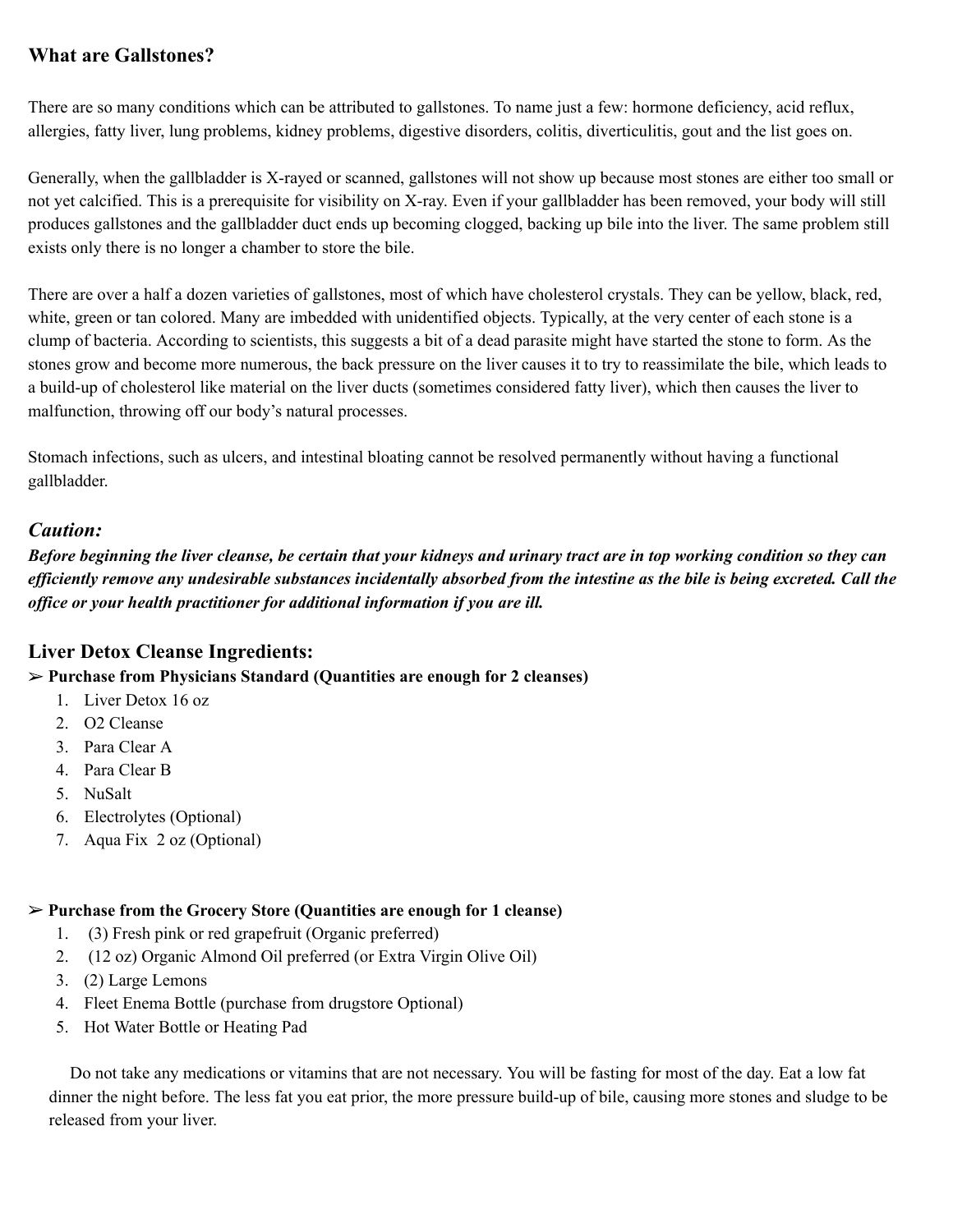# **Liver Detox Flush**

| <b>Night Before</b>                                                                                                                   | <b>Take O2 Cleanse Mixture:</b>                                                                                                                                                                                                                                                                                                                                                                                                                                                                                                                                                                                                                                                                                                                                                                                                                              |
|---------------------------------------------------------------------------------------------------------------------------------------|--------------------------------------------------------------------------------------------------------------------------------------------------------------------------------------------------------------------------------------------------------------------------------------------------------------------------------------------------------------------------------------------------------------------------------------------------------------------------------------------------------------------------------------------------------------------------------------------------------------------------------------------------------------------------------------------------------------------------------------------------------------------------------------------------------------------------------------------------------------|
|                                                                                                                                       | Mix 2 tsp of O2 Cleanse in 6 oz. of water, Stir and drink. Immediately follow with 1 oz fresh<br>squeezed juice of $\frac{1}{2}$ -1 lemon.                                                                                                                                                                                                                                                                                                                                                                                                                                                                                                                                                                                                                                                                                                                   |
| 7:45 AM                                                                                                                               | <b>Take NuSalt:</b><br>1/3 tsp of NuSalt and mix in 3 oz of water and drink within 15 minutes.                                                                                                                                                                                                                                                                                                                                                                                                                                                                                                                                                                                                                                                                                                                                                               |
| 7:50 AM                                                                                                                               | Prepare Enema (Highly recommended but optional):                                                                                                                                                                                                                                                                                                                                                                                                                                                                                                                                                                                                                                                                                                                                                                                                             |
| (OPTIONAL)                                                                                                                            | Prepare the enema bottle. Remove the rubber from the top of lid. Remove the saline water and fill<br>with less than 2 ounce of purified water. Add 15 drops of Para Clear A and 15 drops of Para Clear<br>5, shake well to combine.                                                                                                                                                                                                                                                                                                                                                                                                                                                                                                                                                                                                                          |
|                                                                                                                                       | Perform Enema and then Lie Down Immediately:                                                                                                                                                                                                                                                                                                                                                                                                                                                                                                                                                                                                                                                                                                                                                                                                                 |
|                                                                                                                                       | Rectally insert the enema solution. Resist the urge to go to the bathroom until it goes away which<br>should last only 3-5 minutes                                                                                                                                                                                                                                                                                                                                                                                                                                                                                                                                                                                                                                                                                                                           |
| 8:00 AM<br>(or 15 minutes later<br>from taking NuSalt)                                                                                | <b>Liver Detox Mixture:</b><br>Measure and drink 8 oz of the Liver Detox Flush, do not mix with water. If taste of Liver Detox<br>Flush can't be tolerated, spray your mouth with Aqua Fix or add an Electrolyte Power Pack to the<br>Liver Detox Flush mix. It will help to neutralize the taste.                                                                                                                                                                                                                                                                                                                                                                                                                                                                                                                                                           |
| 8:15 AM                                                                                                                               | <b>Prepare Almond Oil/Grapefruit Mixture:</b><br>When preparing Almond Oil and Grapefruit Juice mixture, prepare a total for the full cleanse<br>equalling to 10 oz of Grapefruit Juice and 10 oz of Almond Oil. You will be drinking (2) sets of<br>this mixture and preparing an additional half dose if needed throughout the process.                                                                                                                                                                                                                                                                                                                                                                                                                                                                                                                    |
|                                                                                                                                       | -Squeeze 10 oz. of grapefruit juice (pulp removed).<br>-For the 1st set of mixture, measure, and pour 4 oz of Grapefruit Juice combined with 4 oz of<br>Almond Oil into a pint jar or shaker cup. Close lid tightly and shake well until it becomes watery.<br>-For the 2nd set of mixture, measure, and pour 4 oz of Grapefruit Juice combined with 4 oz of<br>Almond Oil into a pint jar or shaker cup. Close lid tightly and shake well until it becomes watery.<br>-For the extra mixture, measure, and pour 2 oz of Grapefruit Juice combined with 2 oz of Almond<br>Oil into a pint jar or shaker cup. Close lid tightly and shake well until it becomes watery.<br>1st set of mixture: 4 oz of Almond Oil with 4 oz of Grapefruit Juice = $8$ oz of mixture<br>2nd set of mixture: 4 oz of Almond Oil with 4 oz of Grapefruit Juice = 8 oz of mixture |
| 9:00 AM<br>(or 1 hour later from<br>taking Liver Detox mix)<br>* If at all you feel<br>queasy drink the 1st set<br>of mixture earlier | <b>Extra mixture:</b> 2 oz of Almond Oil with 2 oz Grapefruit Juice $=$ 4 oz of mixture<br>Drink 1st set of Almond Oil/Grapefruit Mixture and then Lie Down:<br>Take mixture to your bedside if you like, but be sure to drink the mixture within 5 minutes (10)<br>minutes if you are weak or elderly) of laying down. Visit the bathroom if you need to but be sure to<br>lie down immediately.                                                                                                                                                                                                                                                                                                                                                                                                                                                            |

https://docs.google.com/docs.google.com/document/document/document/document/document/document/document/documen